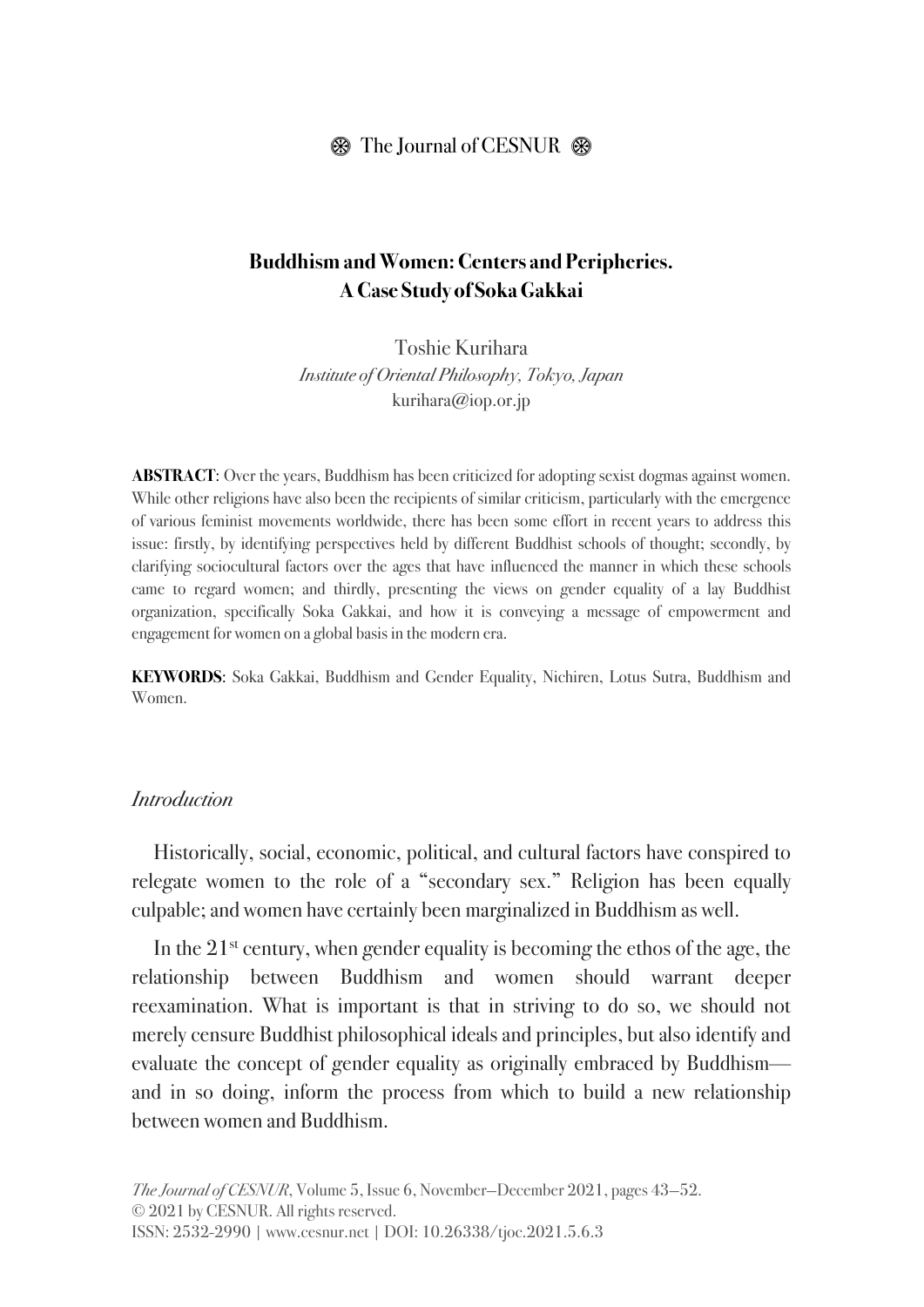Unlike traditional Buddhist congregations, Soka Gakkai is a lay Buddhist organization that has consistently emphasized gender equality. Soka Gakkai's third president Daisaku Ikeda has striven over many years to empower women, regarding their flourishment as being fundamental to resolving the manifold challenges that confront the global society.

Ikeda's perspectives on humanity and women are rooted in Buddhist tenets, Shakyamuni Buddha, the *Lotus Sutra*, and Nichiren (1222–1282). Having studied the genealogy of women's emancipative thought in Buddhism and concluded that gender equality is essential to Buddhist thought, Ikeda has sought to communicate this in modern, readily accessible terms for contemporary society.

This presentation provides the perspectives of women held by Shakyamuni, the *Lotus Sutra*, and Nichiren while introducing Ikeda's beliefs regarding women that have been shaped and sustained by these three points of reference.

# *1. Shakyamuni Buddha's View of Women*

Discrimination against women was a demonstrable fact of life in the Indian subcontinent at the time Buddhism was founded. They were seen as inferior to men, and their rights and activities were rigidly restrained. In contrast, Shakyamuni Buddha saw both sexes as being religiously equal. Although women were thought to be a distractive influence, and thus excluded from monastic practice, their basic nature and capacity for religious salvation was not necessarily denied.

For example, in explaining his dharma, the Buddha compared it to a cart:

Be it woman, be it man for whom /

Such chariot doth wait, by that same car /

Into Nibbāna's presence shall they come (*The Books of the Kindred Sayings [Sanyutta-Nik*ā*ya]*, *Part 1* 1971, 45).

Moreover, the Buddha described the Brahman as follows:

Not by birth does one become an outcaste, not by birth does one become a brahman. By (one's) action one becomes an outcaste, by (one's) action one becomes a brahman (*The Group of Discourses [Sutta-Nip*ā*ta]*, *vol. II* 1995, 16).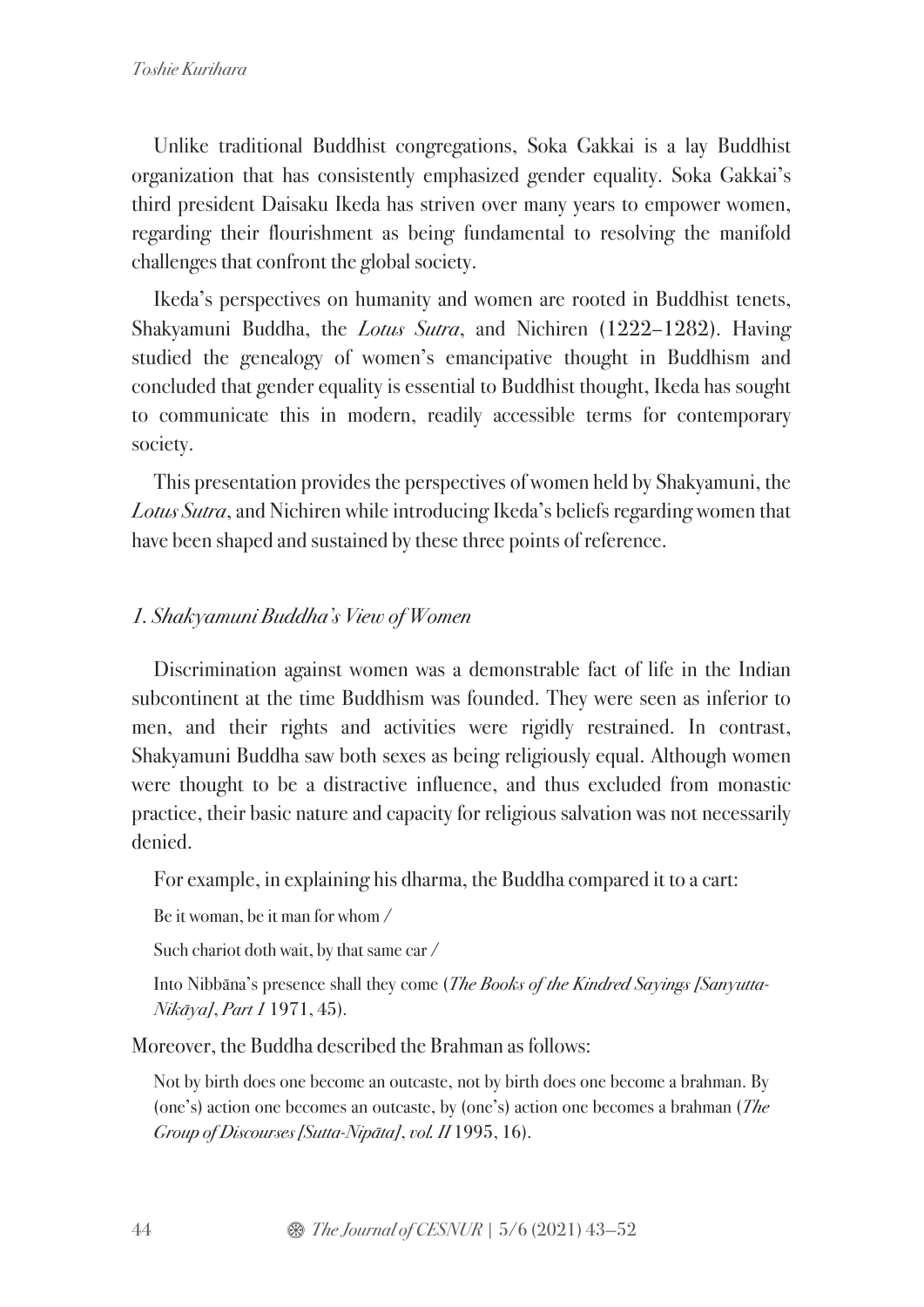For Shakyamuni, one's worth was derived from deeds rather than attributes, and neither status nor gender were relevant.

His attitude toward women was further exemplified by their ordination into the clergy. Although a nun's practice was circumscribed with special rules—there were more precepts for nuns (348) than for monks (250)—, the very fact that women were admitted into the clergy at all was still an epochal development for the time.

The *Ther*ī*g*ā*th*ā (*Verses of the Elder Nuns*) vividly describes the circumstances and practices of nuns. In the work, the Buddha speaks to them as follows:

To Dhīrā, he said, "Dhīrā, attain cessation, the stilling of the (evil) notions, happiness; gain quenching, unsurpassed rest-from-exertion" (*The Elders' Verses II [Ther*ī*g*ā*th*ā*]* 1995, 1).

And to Mittā, "Mittā, having gone forth in faith, be one who delights in friends; develop good mental states for the attainment of rest-from-exertion" (*The Elders' Verses II [Ther*ī*g*ā*th*ā*]* 1995, 192).

These passages indicate that the Buddha considered it to be natural for nuns to reach the state of Nirvana.

Moreover, the nun Somā proclaims,

What (harm) could the woman's state do to us, when the mind is well-concentrated, when knowledge exists for someone rightly having insight into the doctrine? (*The Elders' Verses II [Ther*ī*g*ā*th*ā*]* 1995, 192).

During Shakyamuni's lifetime, monks and nuns undertook the same religious practices as the Buddha's disciples, and women experienced no discrimination with men in terms of their qualification for religious salvation. However, after the Buddha's passing, with Buddhist factions and movements being led mainly by monks, the status of nuns gradually declined.

It was during this period that the doctrine holding that women are subject to the five obstacles emerged. This doctrine purported that women cannot become a Brahma heavenly king, a King Shakra, a devil king, a wheel-turning sage king, or a Buddha. This was not merely a recusal of the female potential, but a basic denial of the essential religious qualification of women.

Thus began the gradual erosion of gender equality in Buddhism.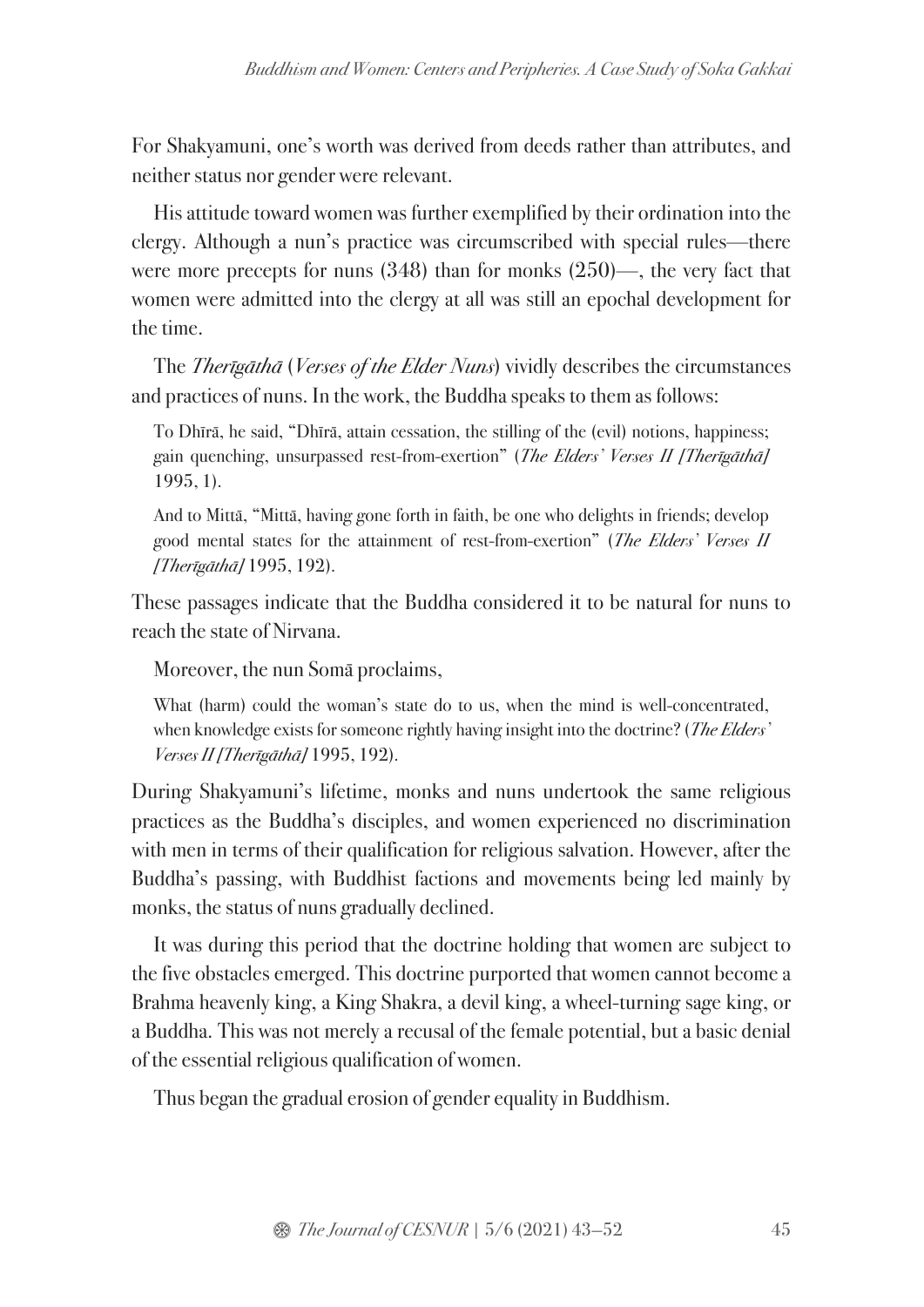#### *2. Women in Mahayana Sutras*

The Mahayana Buddhist movement, which emerged around the first century BCE, was strongly influenced by the social institutions of the time because of the large role the laity played in it. The movement's view of women was also influenced by extant socially approved thoughts as incorporated in the Laws of Manu. This legal text or code rejected the notion of female independence, categorized women as being malignant by nature, and proscribed their reading of the Vedas. As Mahayana Buddhism absorbed the socially accepted ideas of the day, the attainment of Buddhahood by women was firmly denied, and their basic iniquity underscored.

However, even under these circumstances, a number of Buddhist scriptures were emerging that did not subscribe to such misogynistic beliefs. For example, the *Vimalak*ī*rti Sutra* stated that it was an illusion to distinguish man from woman based on the concept of "emptiness" or non-substantiality. The *Shr*ī*m*ā*l*ā *Sutra* expounded that both men and women could attain Buddhahood equally, based on the concept of True Dharma. The most groundbreaking of all teachings was the *Lotus Sutra*, which revealed for the first time the dragon daughter's attainment of Buddhahood in the twelfth, or *Devadatta*, chapter. Despite her doing so, Śāriputra could not bring himself to believe it, so profoundly prejudiced was he by the theory of the five obstacles. According to the Sutra, the dragon daughter was transformed into a man before an assembly gathered before the Buddha; by carrying out her bodhisattva practice she gained spiritual enlightenment—and only then did Śāriputra become a believer (*The Lotus Sutra and Its Opening and Closing Sutras* 2009).

The dragon daughter's need to metamorphosize into a man before she gained enlightenment has been reproved in recent years. But what such criticism often neglects is the sociocultural context of that period. Given the extant predominance Hindu society assigned to men over women, any advocation of gender equality was tantamount to heresy, and a potential danger for its advocates. The creature's transformation should therefore be interpreted as a compromise measure, tweaked to meet the social mores of the era. It can also be argued that it was done to facilitate popular acceptance. In any event, the dragon daughter's Buddhahood was a momentous matter in the annals of Buddhism.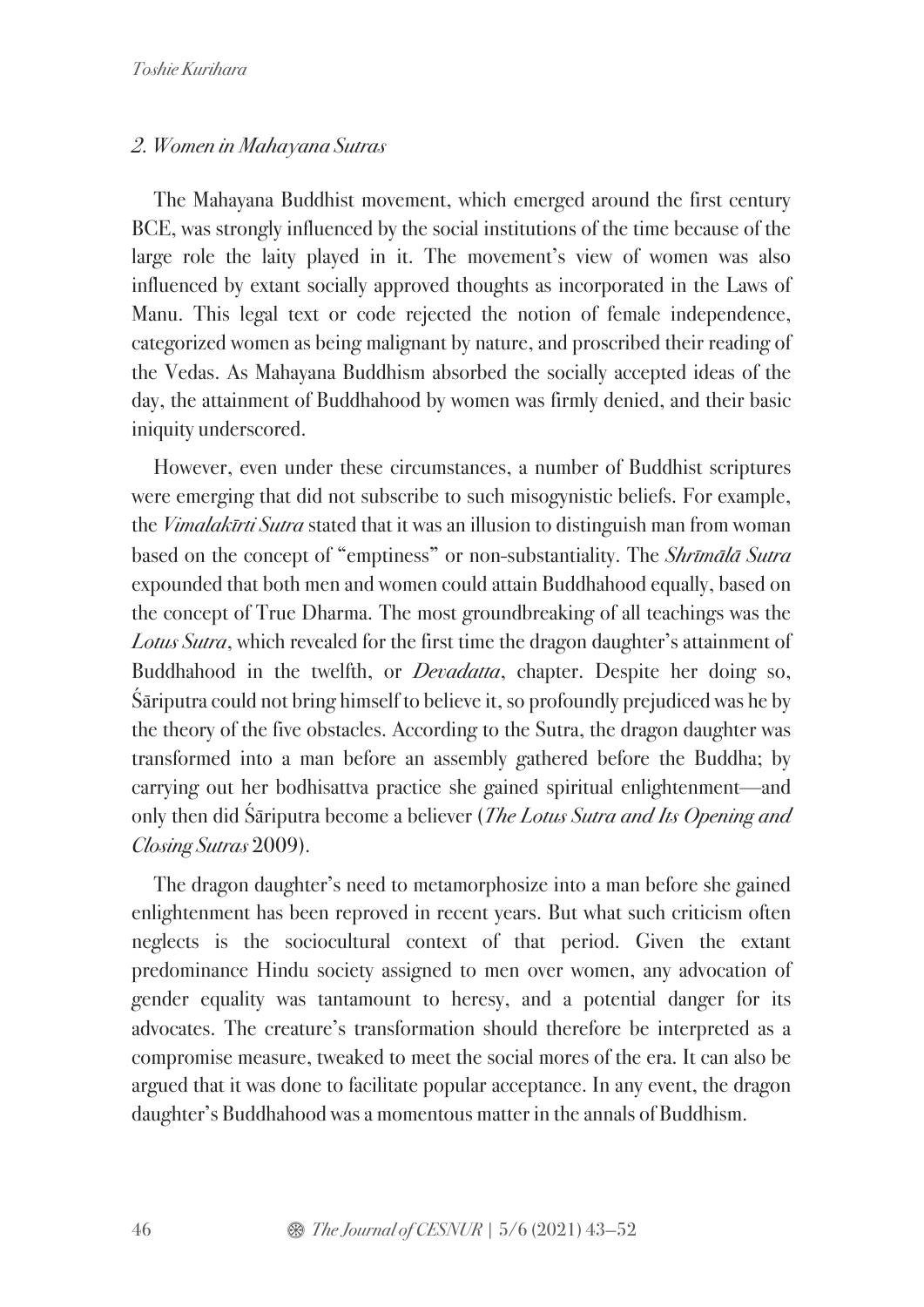### *3. Introduction of Buddhism to Japan and Japanification of Buddhism*

Having traveled through China and the Korean Peninsula, Buddhism was introduced to Japan in the  $6<sup>th</sup>$  century CE, with many Buddhist scriptures having been translated into Chinese.

Among the most prominent of these translations was the *Lotus Sutra* completed by Kumārajīva (344–413). From the *Lotus Sutra*, the Tiantai school expounded the principle of "three thousand realms in a single moment of life" that was carried forward by Nichiren in  $13<sup>th</sup>$ -century Japan. This principle serves as the theoretical basis and validation of the enlightenment of women.

In Japan, Chinese Buddhism underwent a metamorphosis, evolving to meet uniquely Japanese ways and needs. The first to be ordained were three young girls. It is said that their motives for doing so were twofold: first, they were virgins and, reflective of both indigenous religious as well as Buddhist beliefs at the time, thought to possess shamanistic powers; and second, as daughters from educated families that had emigrated to Japan, the girls were literate. Thus, during this early period of Japanese Buddhism, women were not seen as predisposed to religious inferiority and shunned as a matter of principle.

This attitude continued into the Nara period (710–793). For example, the "Statute for Priests," a 27-article regulatory code governing temples and priests, was essentially gender-blind despite featuring numerous provisions regarding the Buddhist clergy.

The situation would change in the Heian period (794–1191), however. As a result of the institutionalization of Buddhism, temples served as official instruments of a state religion, and canonical authority rested almost exclusively in the hands of male priests. This came about as the shamanistic nature of women was relegated to irrelevance while the grip of paternalism on Japanese society grew even more powerful.

Among the more conspicuous developments of this era was the exclusion of women from temples and shrines. Beginning from the second half of the eleventh century, women were prohibited from entering and staying in such major Buddhist sanctuaries as Tōdaiji, Enryakuji, and Kongōbuji.

The prohibition was justified by the theory of five obstacles that emerged after the Buddha's passing, asserting that women were a distraction and therefore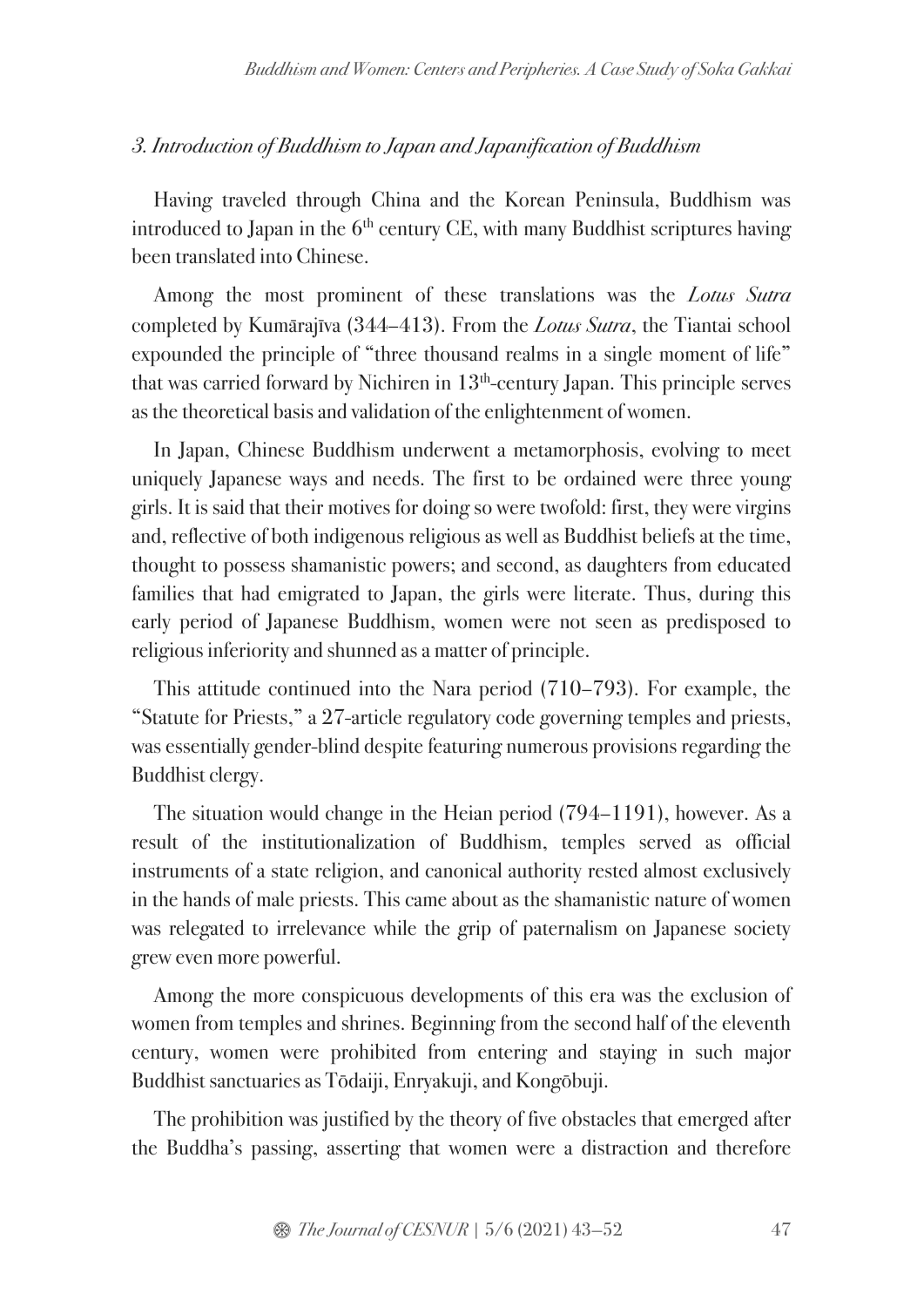hindered monks from their ascetic practice. What was the cause of such sexist backlash at this time, while women faced little discrimination in the early days of Japanese Buddhism? It appears that other factors had conspired to bring the matter to the fore.

One such factor initially unrelated to imported Buddhist scriptures was the longstanding indigenous notion that women were fundamentally impure, a belief that Japanese Buddhism gradually assimilated. Impurity had been closely associated with "sin" and "disaster," and the process of purification required a period of abstinence.

Little understood physiological phenomena such as death, menstruation, and childbirth were not seen as natural processes, and perceived instead as being impure and even virulent, and thus to be avoided. In order to evade "infection," people believed that they needed to isolate the cause, and refrain from contact with anything related with such phenomena. Should such contact be unavoidable, people bathed and purified themselves with salt and water.

While death may have been a "defilement" common to both men and women at the time, menstruation and childbirth were peculiar to women. At first, women were considered impure only during such feminine processes, and able to return to their daily lives once such occasions ended. However, from around the  $11<sup>th</sup>$ century, women themselves began to be seen as impure—what had been a temporary stigma persisted, and eventually became permanent. Women could not enter such holy facilities as temples, and were barred from other sacred sites.

Buddhism turned its early generosity towards women into a teaching that emphasized the depth of female sin, and strove to institutionalize their discrimination. Such thinking was pervasive in temples and the aristocratic elite, and gradually came to permeate the very lives of ordinary women.

## *4. Nichiren's View of Women*

Buddhism in Japan underwent a significant transformation in the Kamakura period (1192–1333), spawning new schools of thought and culminating in the so-called Kamakura New Buddhism. Although the founders of these new schools held varied views of women, Nichiren deserves special attention.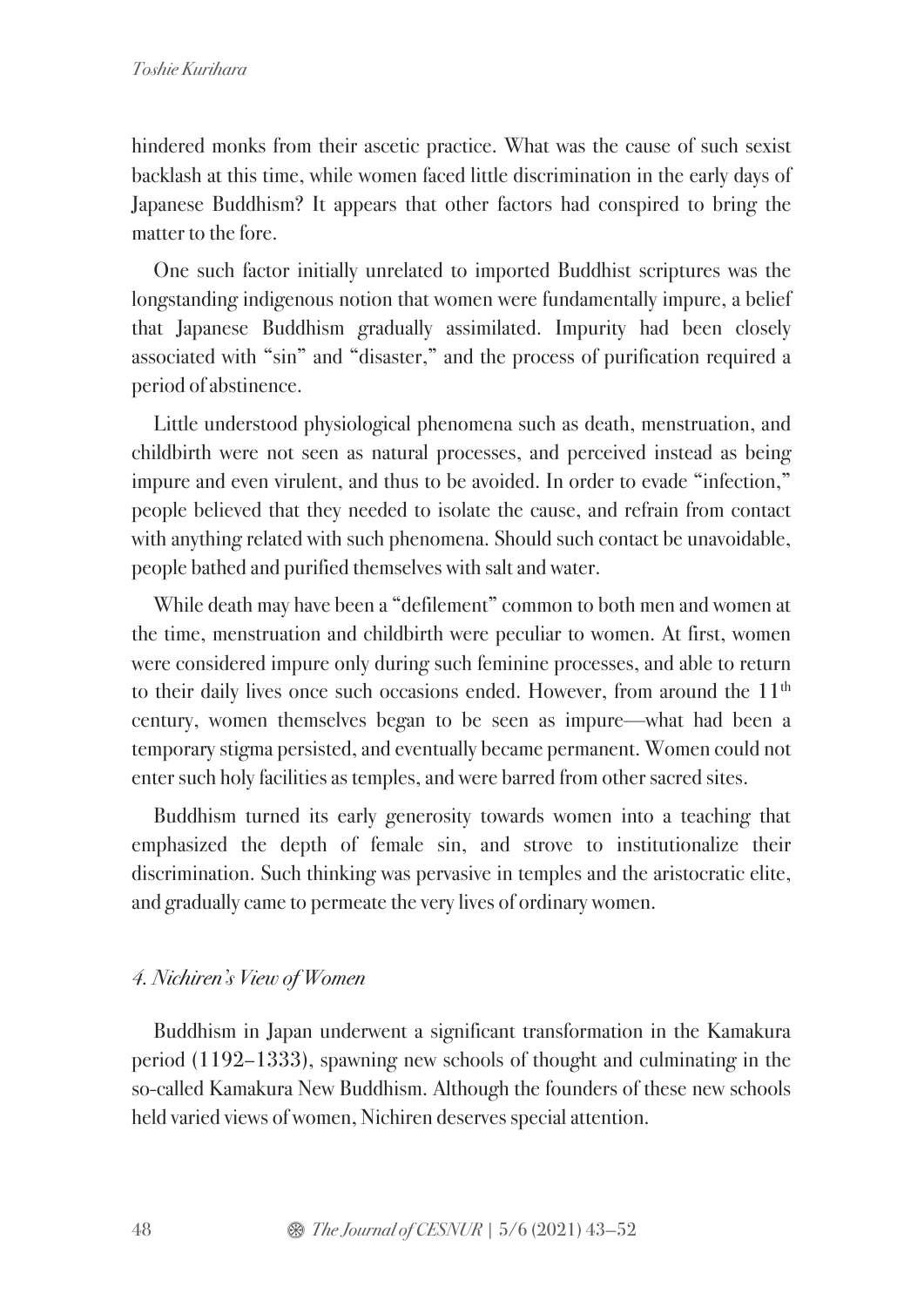Nichiren rejected the discrimination against women set forth in other sutras, and refuted their position that women cannot attain Buddhahood, basing his view on the *Lotus Sutra* and its description of the dragon king's daughter attainment of Buddhahood.

Nichiren wrote as follows:

In the various Hinayana sutras that were preached before the *Lotus Sutra*, it is denied that women can ever attain Buddhahood. In the Mahayana sutras other than the *Lotus Sutra*, it would appear that women can attain Buddhahood or be reborn in the pure land. But they may do so only after they have changed into some other form. It is not the kind of immediate attainment of Buddhahood that is based on the doctrine of three thousand realms in a single moment of life. Thus it is an attainment of Buddhahood or rebirth in the pure land in name only and not in reality. The dragon king's daughter represents "one example that stands for all the rest" (Nichiren 1999a, 269).

The central point, according to Nichiren, is that women have the capacity for the attainment of Buddhahood. This belief is based on the doctrine of three thousand realms in a single moment of life, which holds that all life possesses an infinitude of possibilities that can be manifested from moment to moment, thereby enabling any living being to attain Buddhahood in any given moment, regardless of one's gender or life-state.

Nichiren also repudiated those teachings that require women to metamorphosize into a man as a prerequisite to enlightenment. He pointed to the dragon daughter as the first ever example of a woman to attain Buddhahood in a single lifetime and that the outcome is ensured for all women in the *Lotus Sutra*. He asserted that the path to Buddhahood for women is only accessible to those who have faith in Nichiren's teachings, which are firmly grounded in the original intent and purpose of the *Lotus Sutra*.

At the same time, Nichiren clearly denied the theory of the five obstacles, while rejecting the notion that women are defiled by nature. He believed that menstruation and childbirth are not impure, but that they are simply biological and physiological properties.

For Nichiren, faith—not gender—was the primary determinant for the attainment of Buddhahood. He thus wrote:

There should be no discrimination among those who propagate the five characters of Myoho-renge-kyo in the Latter Day of the Law, be they men or women. Were they not Bodhisattvas of the Earth, they could not chant the daimoku (Nichiren 1999b, 385).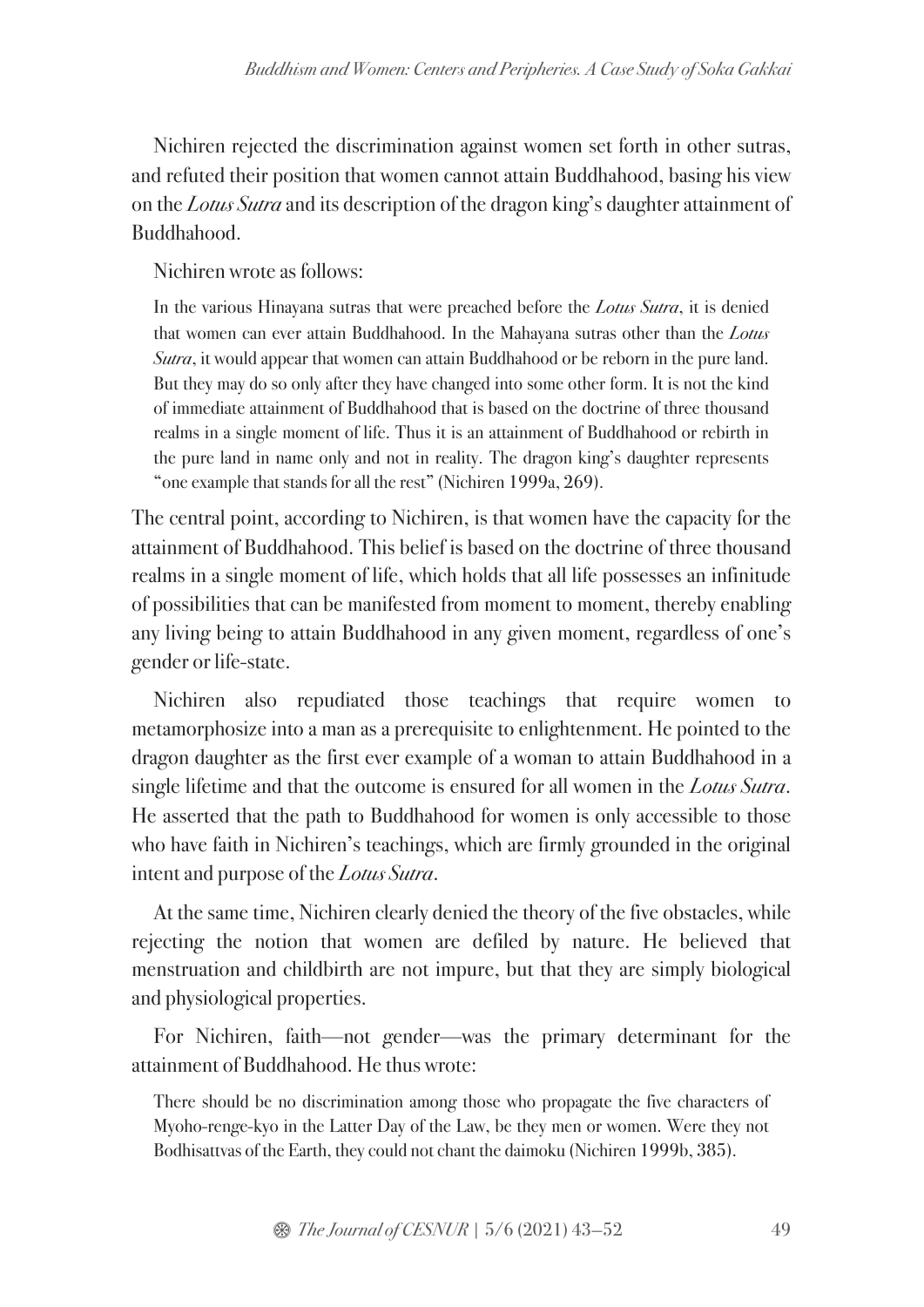Positioning the *Lotus Sutra* at the core of his teachings, Nichiren made clear that gender has no bearing on an individual's capacity for religious salvation—the original view as expounded by Shakyamuni in the *Lotus Sutra* and one Nichiren carried forward. In an age that was so heavily misogynistic, Nichiren's proclamations, both emancipative and egalitarian, were nothing short of revolutionary.

As Japanese scholar of Buddhist studies Junko Oguri writes, when it came to attitudes on women in Buddhism, Nichiren stands out as "the most progressive among the founders of Kamakura Buddhism." (Oguri 1987, 122).

## *5. Soka Gakkai's View of Women*

Soka Gakkai, established in modern Japan, owes its lineage to the Buddha, the *Lotus Sutra*, and Nichiren. Introducing Daisaku Ikeda's views on the attainment of Buddhahood by women as revealed in the *Lotus Sutra* in turn provides perspective on and commentary to his manifold views on and expectations regarding women.

Ikeda points out the following on the attainment of Buddhahood by the dragon daughter:

[It] is also a grand declaration of human rights that refutes, by means of actual proof, ideas and beliefs that discriminate against women… (Ikeda et al. 2001, 93–4).

[E]veryone, men and women alike, possesses the "attainments that were inherent in her nature." It is a jewel that exists in the lives of all living beings. This is the meaning of the mutual possession of the Ten Worlds and three thousand realms in a single moment of life; this is the *Lotus Sutra*'s fundamental revelation. The Ten Worlds include the realm of Animals. The dragon girl has the form of an animal, and naturally the world of Buddhahood is also inherent in the realm of Animals. Her Buddhahood is invisible, however, to an eye that is tainted by prejudice. The *Lotus Sutra* teaches that all living beings possess the world of Buddhahood. There is not even a hint of discrimination toward women (Ikeda et al. 2001, 94).

Thus, Ikeda believes that discrimination by any measure, including gender, is an unspeakable affront to the universality of Buddhahood. He continues:

… the dragon girl's enlightenment indicates the principle of attaining Buddhahood in one's present form. The crucial point is that she had already become a Buddha in her female form. The dragon girl's changing into a man is nothing more than an expedient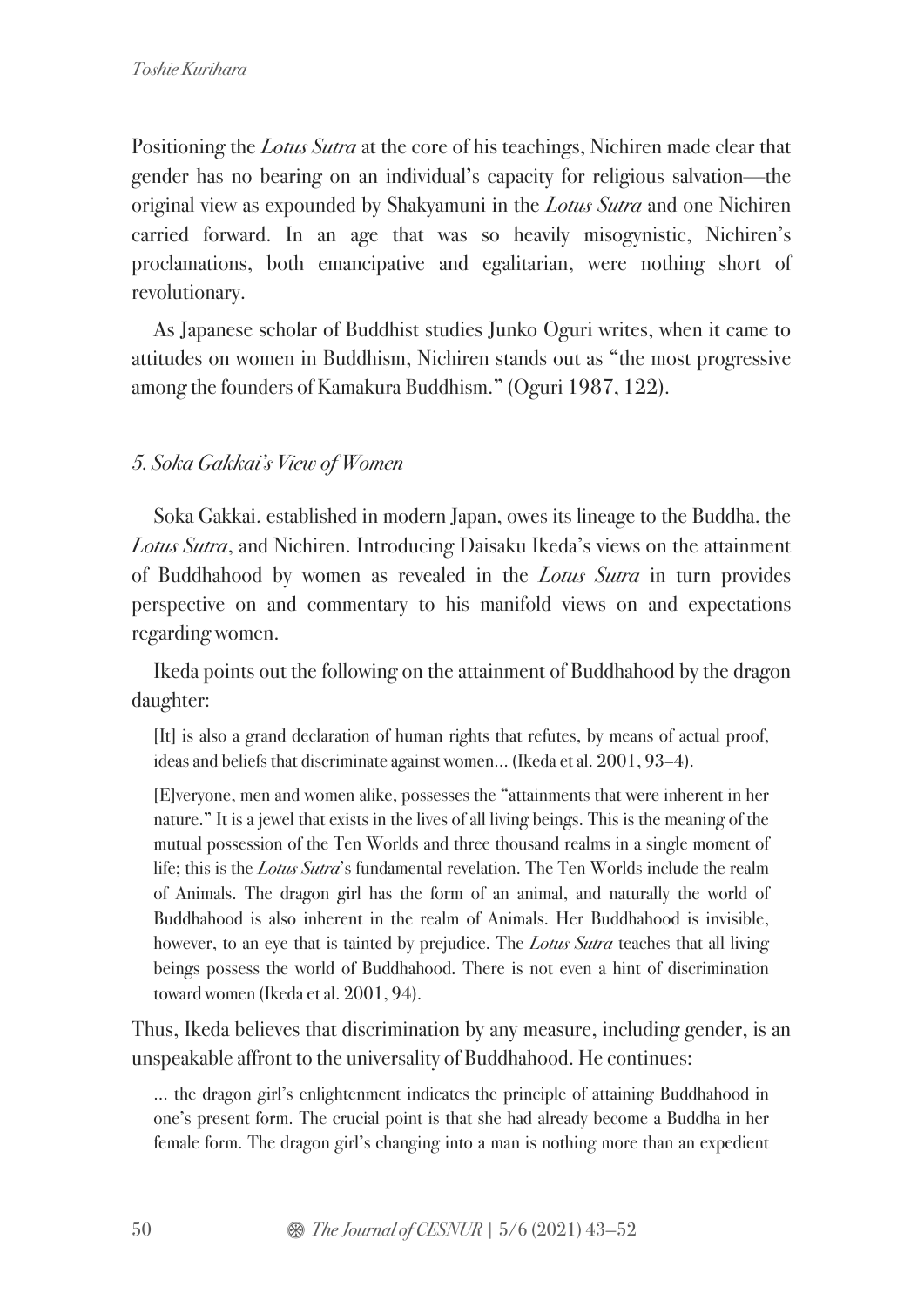means that she employs to drive home the fact of her Buddhahood to Shariputra and the others, who were convinced only men could attain Buddhahood.

It does not mean that a woman can only attain Buddhahood by first turning into a man… fundamentally, Buddhism views all living beings as individual manifestations of a single great golden life. This is the truth to which Shakyamuni had become enlightened… This, in essence, is the Mystic Law. From this enlightened standpoint, it would be ludicrous to assert that one sex is superior to the other (Ikeda et al. 2001, 94).

Having explored the sources of gender equality in Buddhist thought, Ikeda has for decades been encouraging women to contribute to the communities in which they reside and to society in general as independent individuals striving for selfrealization. It may be, in fact, that Ikeda's perspective of wellbeing transcends gender, assigning primacy on such values as a person's humanity and humility, altruistic service, philosophical beliefs, and tenacity in the face of hardship, to achieve a truly fulfilling life regardless of one's sex or gender.

### *Conclusion*

Despite the fact that various schools of Buddhist thought and belief systems have long oppressed women and displaced them unto the peripheries of Buddhism, the genealogy and interpretation of emancipative Buddhist thought with regards to women has been consistent and continuous, as explained earlier.

Women in Soka Gakkai worldwide, inspired by Ikeda's clarion call for empowerment and self-realization over the years, are striving to transform the 21st century into what Ikeda terms the "century of life," in which individuals of all genders are cared for and share responsibilities, realizing their potential without restraint while serving to better society. They are, in fact, central to—not marginal in—this effort.

And that is precisely how Soka Gakkai views Buddhism: a dynamic, diverse and all-inclusive body of religious thought thoroughly relevant to the modern world, a key point when discussing the complex, often controversial and misunderstood relationship between women and Buddhism.

Indeed, gender equality as perceived in the *Lotus Sutra*, Nichiren Buddhism, and Soka Gakkai has broader connotations, reaching out to address every stereotype and inequality, be it in terms of race, ethnicity, ideology, religion, occupation, academic record, age, origin of birth, physical constitution or mental